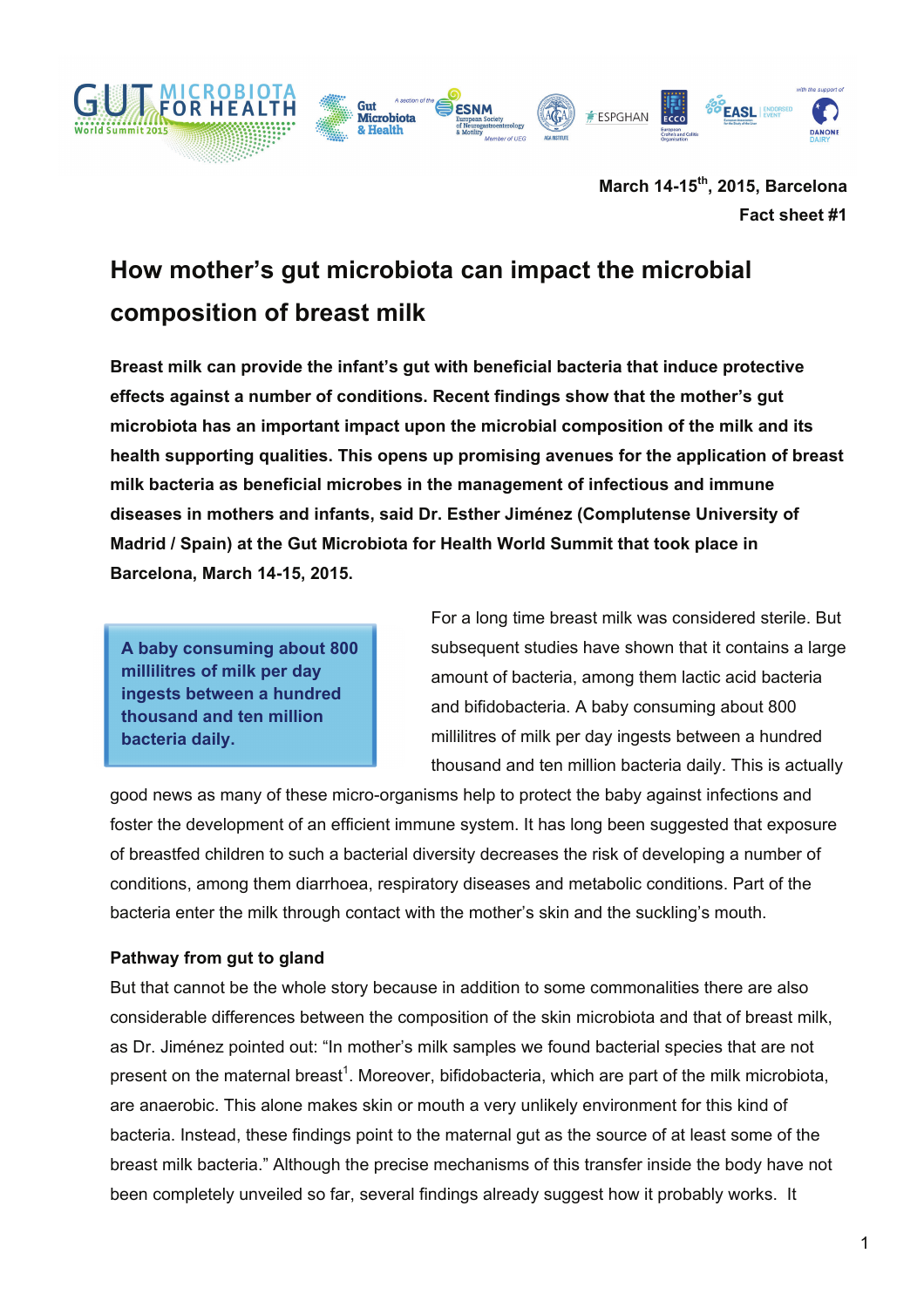

# **March 14-15th, 2015, Barcelona Fact sheet #1**

seems that dendritic cells – among whose tasks is the detection of potentially harmful microorganisms – serve as transport vehicles. These cells are able to pervade the intestinal wall – while leaving its barrier function intact –, take up non-pathogenic bacteria from inside the gut and feed them in the lymphatic and blood circulation through which they finally reach the milk producing mammary gland. Beside dendritic cells, macrophages (belonging to the white blood cells) might play a similar role. "Our findings and those of other research groups have gathered evidence that, firstly, there is a pathway linking the mother's gut with the mammary gland during lactation period and that, secondly, dendritic and possibly other mononuclear cells serve as transport vehicles that carry these live intestinal bacteria via this pathway."

## **Positive effects on the infant**

Breast milk contains several kinds of bacteria that can serve as probiotics which means that they exert antiinfectious, anti-inflammatory, immunomodulatory and metabolic effects on the infant. Studies have paid particular attention to asthma and atopic dermatitis and it could be shown that breast milk bacteria can improve or even prevent these conditions. "What makes these microbes especially attractive as compared to other

"*Breast milk bacteria are uniquely adapted to reside in the human gut and to interact with us from the time we are born."*

**Dr. Esther Jimenéz Quintana**

bacteria is that they are of human origin and are well tolerated even by such particularly sensitive organisms as are those of infants. Breast milk bacteria are uniquely adapted to reside in the human gut and to interact with us from the time we are born", said Dr. Jiménez.

Another disease Dr. Jiménez and other scientists have looked into with regard to the effect of breast milk bacteria is mastitis. This condition affects up to one third of the lactating mothers. It is often resistant to antibiotic therapy and a main reason for mothers to cease breastfeeding. "We found that the intake of certain bacterial strains from breast milk – lactobacilli such as *L. salivarius, L. gasseri and L. fermentum* – can work as a probiotic for mastitis. Our studies showed that the condition of women who had ingested these bacteria over a period of at least three weeks had improved significantly, while that of the placebo groups remained mostly unchanged," said Dr. Jiménez. The ingested probiotic bacteria colonize the mammary gland via the entero-mammary pathway and, once they have reached their destination, reduce the mastitiscausing bacteria (staphylococci and streptococci).